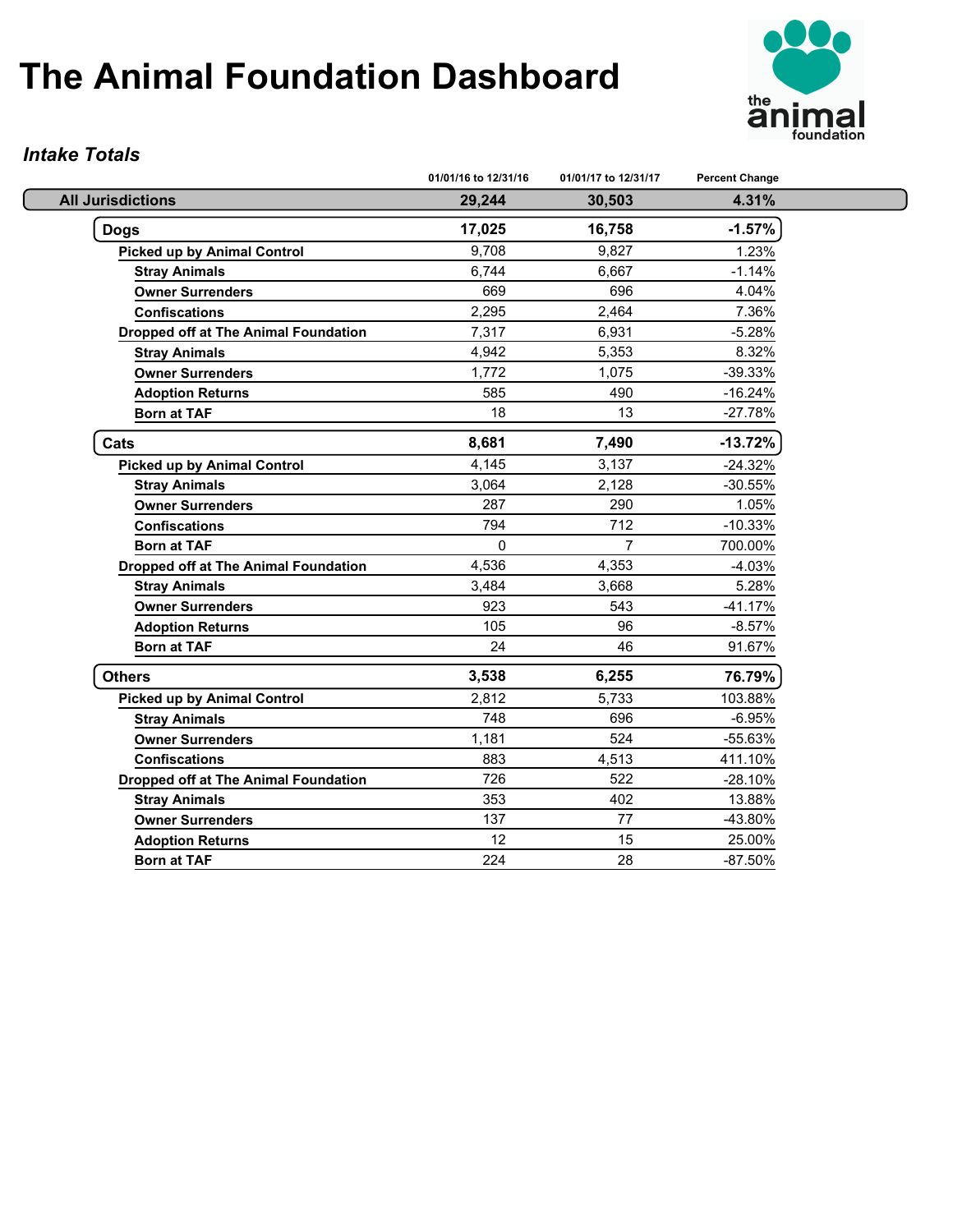

### *Outcome Totals*

| 3.75%<br>29,184<br>30,277<br>$-2.48%$<br>16,954<br>16,533<br><b>Adoption</b><br>7,295<br>6,827<br>$-6.42%$<br>52<br>31<br><b>Died</b><br>$-40.38%$<br>3,047<br>2,070<br>Euthanasia<br>$-32.06%$<br>17<br>8<br><b>Missing/Escaped</b><br>$-52.94%$<br>4,166<br>4,387<br><b>Returned to Owner</b><br>5.30%<br><b>Transfer</b><br>2,377<br>3,210<br>35.04%<br>8,760<br>7,475<br>$-14.67%$<br>3,134<br>3,062<br><b>Adoption</b><br>$-2.30%$<br>89<br>95<br><b>Died</b><br>6.74%<br>3,055<br>1,918<br><b>Euthanasia</b><br>$-37.22%$<br>9<br>37<br>Missing/Escaped<br>311.11%<br>365<br><b>Returned to Owner</b><br>314<br>$-13.97%$<br>308<br>282<br><b>RTF</b><br>$-8.44%$<br>1,139<br>1,070<br><b>SNR</b><br>$-6.06%$<br>661<br>697<br><b>Transfer</b><br>5.45%<br>6,269<br>80.66%<br>3,470<br>812<br>1,092<br><b>Adoption</b><br>34.48%<br>132<br>99<br><b>Died</b><br>$-25.00%$<br>2,003<br>781<br><b>Euthanasia</b><br>$-61.01%$<br>21<br>8<br><b>Missing/Escaped</b><br>$-61.90%$ |                          | 01/01/16 to 12/31/16 | 01/01/17 to 12/31/17 | <b>Percent Change</b> |
|-------------------------------------------------------------------------------------------------------------------------------------------------------------------------------------------------------------------------------------------------------------------------------------------------------------------------------------------------------------------------------------------------------------------------------------------------------------------------------------------------------------------------------------------------------------------------------------------------------------------------------------------------------------------------------------------------------------------------------------------------------------------------------------------------------------------------------------------------------------------------------------------------------------------------------------------------------------------------------------|--------------------------|----------------------|----------------------|-----------------------|
|                                                                                                                                                                                                                                                                                                                                                                                                                                                                                                                                                                                                                                                                                                                                                                                                                                                                                                                                                                                     | <b>All Jurisdictions</b> |                      |                      |                       |
|                                                                                                                                                                                                                                                                                                                                                                                                                                                                                                                                                                                                                                                                                                                                                                                                                                                                                                                                                                                     | <b>Dogs</b>              |                      |                      |                       |
|                                                                                                                                                                                                                                                                                                                                                                                                                                                                                                                                                                                                                                                                                                                                                                                                                                                                                                                                                                                     |                          |                      |                      |                       |
|                                                                                                                                                                                                                                                                                                                                                                                                                                                                                                                                                                                                                                                                                                                                                                                                                                                                                                                                                                                     |                          |                      |                      |                       |
|                                                                                                                                                                                                                                                                                                                                                                                                                                                                                                                                                                                                                                                                                                                                                                                                                                                                                                                                                                                     |                          |                      |                      |                       |
|                                                                                                                                                                                                                                                                                                                                                                                                                                                                                                                                                                                                                                                                                                                                                                                                                                                                                                                                                                                     |                          |                      |                      |                       |
|                                                                                                                                                                                                                                                                                                                                                                                                                                                                                                                                                                                                                                                                                                                                                                                                                                                                                                                                                                                     |                          |                      |                      |                       |
|                                                                                                                                                                                                                                                                                                                                                                                                                                                                                                                                                                                                                                                                                                                                                                                                                                                                                                                                                                                     |                          |                      |                      |                       |
|                                                                                                                                                                                                                                                                                                                                                                                                                                                                                                                                                                                                                                                                                                                                                                                                                                                                                                                                                                                     | Cats                     |                      |                      |                       |
|                                                                                                                                                                                                                                                                                                                                                                                                                                                                                                                                                                                                                                                                                                                                                                                                                                                                                                                                                                                     |                          |                      |                      |                       |
|                                                                                                                                                                                                                                                                                                                                                                                                                                                                                                                                                                                                                                                                                                                                                                                                                                                                                                                                                                                     |                          |                      |                      |                       |
|                                                                                                                                                                                                                                                                                                                                                                                                                                                                                                                                                                                                                                                                                                                                                                                                                                                                                                                                                                                     |                          |                      |                      |                       |
|                                                                                                                                                                                                                                                                                                                                                                                                                                                                                                                                                                                                                                                                                                                                                                                                                                                                                                                                                                                     |                          |                      |                      |                       |
|                                                                                                                                                                                                                                                                                                                                                                                                                                                                                                                                                                                                                                                                                                                                                                                                                                                                                                                                                                                     |                          |                      |                      |                       |
|                                                                                                                                                                                                                                                                                                                                                                                                                                                                                                                                                                                                                                                                                                                                                                                                                                                                                                                                                                                     |                          |                      |                      |                       |
|                                                                                                                                                                                                                                                                                                                                                                                                                                                                                                                                                                                                                                                                                                                                                                                                                                                                                                                                                                                     |                          |                      |                      |                       |
|                                                                                                                                                                                                                                                                                                                                                                                                                                                                                                                                                                                                                                                                                                                                                                                                                                                                                                                                                                                     |                          |                      |                      |                       |
|                                                                                                                                                                                                                                                                                                                                                                                                                                                                                                                                                                                                                                                                                                                                                                                                                                                                                                                                                                                     | <b>Others</b>            |                      |                      |                       |
|                                                                                                                                                                                                                                                                                                                                                                                                                                                                                                                                                                                                                                                                                                                                                                                                                                                                                                                                                                                     |                          |                      |                      |                       |
|                                                                                                                                                                                                                                                                                                                                                                                                                                                                                                                                                                                                                                                                                                                                                                                                                                                                                                                                                                                     |                          |                      |                      |                       |
|                                                                                                                                                                                                                                                                                                                                                                                                                                                                                                                                                                                                                                                                                                                                                                                                                                                                                                                                                                                     |                          |                      |                      |                       |
|                                                                                                                                                                                                                                                                                                                                                                                                                                                                                                                                                                                                                                                                                                                                                                                                                                                                                                                                                                                     |                          |                      |                      |                       |
|                                                                                                                                                                                                                                                                                                                                                                                                                                                                                                                                                                                                                                                                                                                                                                                                                                                                                                                                                                                     | <b>Returned to Owner</b> | 96                   | 4,068                | 4,137.50%             |
| 3<br>$\Omega$<br><b>RTF</b><br>300.00%                                                                                                                                                                                                                                                                                                                                                                                                                                                                                                                                                                                                                                                                                                                                                                                                                                                                                                                                              |                          |                      |                      |                       |
| 406<br><b>Transfer</b><br>218<br>$-46.31%$                                                                                                                                                                                                                                                                                                                                                                                                                                                                                                                                                                                                                                                                                                                                                                                                                                                                                                                                          |                          |                      |                      |                       |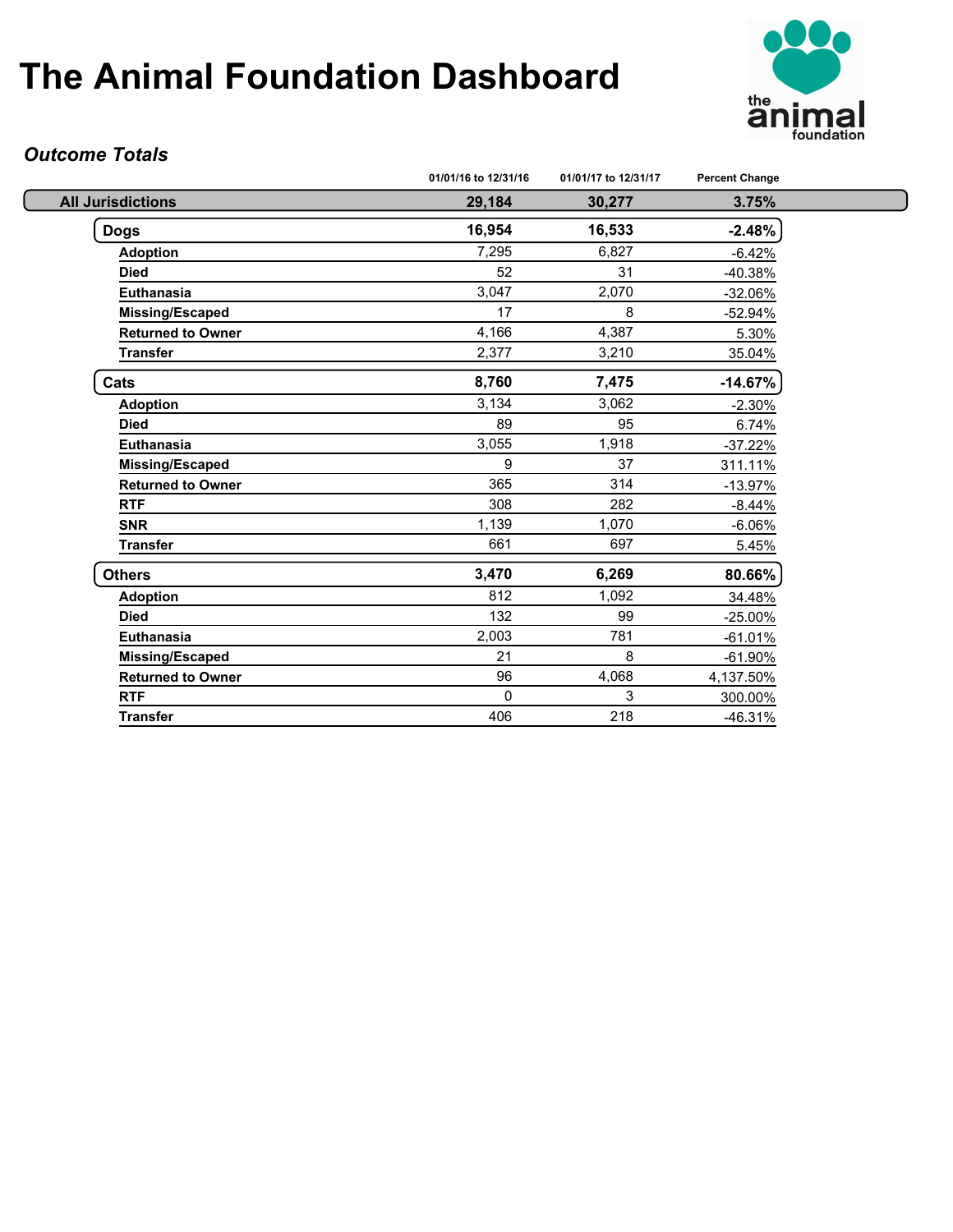

### *Foster Statsistics*

|  | 01/01/16 to 12/31/16 |
|--|----------------------|
|  |                      |

**01/01/16 to 12/31/16 01/01/17 to 12/31/17 Percent Change**

| <b>All Jurisdictions</b>           |       |       |           |
|------------------------------------|-------|-------|-----------|
| Total                              |       |       |           |
| <b>Animals Sent to Foster</b>      | 1,569 | 1,672 | 6.56%     |
| <b>Animal Returned from Foster</b> | 1,508 | 1.648 | 9.28%     |
| <b>Foster Parents</b>              | 409   | 418   | 2.20%     |
| Avg. Time in Foster                | 32    | 35    | 10.14%    |
| Dogs                               |       |       |           |
| <b>Animals Sent to Foster</b>      | 457   | 459   | 0.44%     |
| <b>Animal Returned from Foster</b> | 439   | 433   | $-1.37%$  |
| <b>Foster Parents</b>              | 213   | 189   | $-11.27%$ |
| Avg. Time in Foster                | 27    | 27    | 0.59%     |
| Cats                               |       |       |           |
| <b>Animals Sent to Foster</b>      | 937   | 1,109 | 18.36%    |
| <b>Animal Returned from Foster</b> | 920   | 1.097 | 19.24%    |
| <b>Foster Parents</b>              | 215   | 258   | 20.00%    |
| Avg. Time in Foster                | 36    | 36    | 0.94%     |
| <b>Others</b>                      |       |       |           |
| <b>Animals Sent to Foster</b>      | 175   | 104   | $-40.57%$ |
| <b>Animal Returned from Foster</b> | 149   | 118   | $-20.81%$ |
| <b>Foster Parents</b>              | 33    | 32    | $-3.03%$  |
| Avg. Time in Foster                | 26    | 60    | 133.88%   |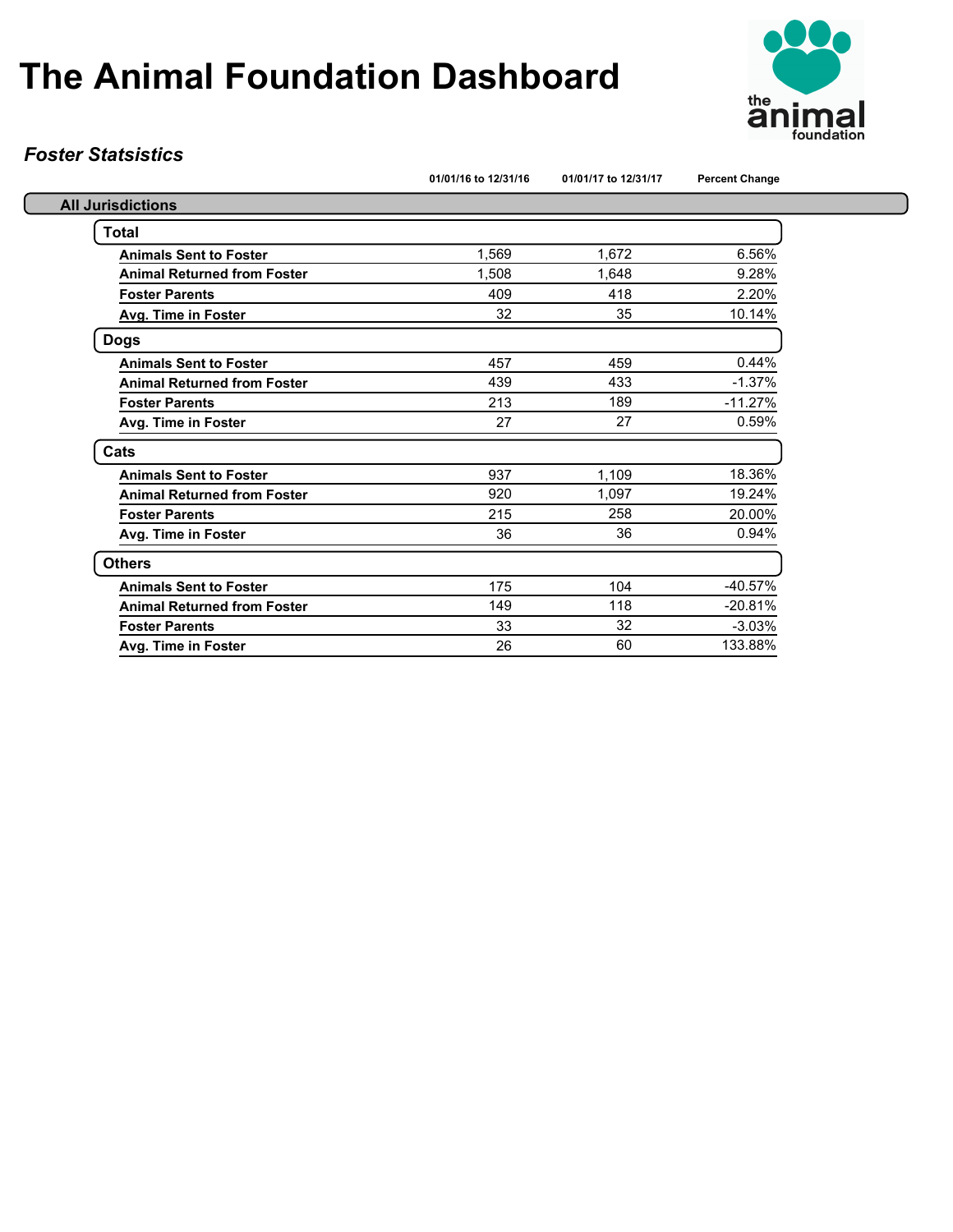

### *Shelter Surgery Totals*

|                            | 01/01/16 to 12/31/16 | 01/01/17 to 12/31/17    | <b>Percent Change</b> |
|----------------------------|----------------------|-------------------------|-----------------------|
| <b>All Jurisdictions</b>   | 13,076               | 15,106                  | 13.44%                |
| <b>Dogs</b>                | 8,205                | 8,204                   | $-0.01%$              |
| <b>Spay/Neuter</b>         | 7,928                | 7,952                   | 0.30%                 |
| <b>Adoption</b>            | 5,326                | 4,932                   | $-7.99%$              |
| <b>Transfer to Partner</b> | 1,088                | 1,411                   | 22.89%                |
| <b>Returned to Owner</b>   | 1,331                | 1,450                   | 8.21%                 |
| <b>Other Outcomes</b>      | 183                  | 159                     | $-15.09%$             |
| <b>Other Surgery</b>       | 277                  | 252                     | $-9.92%$              |
| <b>Adoption</b>            | 150                  | 145                     | $-3.45%$              |
| <b>Transfer to Partner</b> | 33                   | 44                      | 25.00%                |
| <b>Returned to Owner</b>   | 5                    | 14                      | 64.29%                |
| <b>Other Outcomes</b>      | 89                   | 49                      | $-81.63%$             |
| Cats                       | 4,579                | 6,553                   | 30.12%                |
| <b>Spay/Neuter</b>         | 4,526                | 6,497                   | 30.34%                |
| <b>Adoption</b>            | 2,260                | 2,278                   | 0.79%                 |
| <b>Transfer to Partner</b> | 117                  | 178                     | 34.27%                |
| <b>Returned to Owner</b>   | 54                   | 60                      | 10.00%                |
| <b>SNR</b>                 | 1,110                | 1,068                   | $-3.93%$              |
| <b>TNR</b>                 | 849                  | 2,835                   | 70.05%                |
| <b>Other Outcomes</b>      | 136                  | 78                      | -74.36%               |
| <b>Other Surgery</b>       | 53                   | 56                      | 5.36%                 |
| <b>Adoption</b>            | 22                   | 28                      | 21.43%                |
| <b>Transfer to Partner</b> | $\pmb{0}$            | $\overline{c}$          | 100.00%               |
| <b>SNR</b>                 | $\boldsymbol{2}$     | $\overline{\mathbf{4}}$ | 50.00%                |
| <b>TNR</b>                 | $\overline{4}$       | 11                      | 63.64%                |
| <b>Other Outcomes</b>      | 25                   | 11                      | $-127.27%$            |
| <b>Others</b>              | 292                  | 349                     | 16.33%                |
| <b>Spay/Neuter</b>         | 291                  | 348                     | 16.38%                |
| <b>Adoption</b>            | 256                  | 282                     | 9.22%                 |
| <b>Transfer to Partner</b> | 22                   | 27                      | 18.52%                |
| <b>Returned to Owner</b>   | $\pmb{0}$            | $\overline{4}$          | 100.00%               |
| <b>Other Outcomes</b>      | 13                   | 35                      | 62.86%                |
| <b>Other Surgery</b>       | 1                    | $\mathbf{1}$            | 0.00%                 |
| <b>Adoption</b>            | $\mathbf{1}$         | $\mathbf{1}$            | 0.00%                 |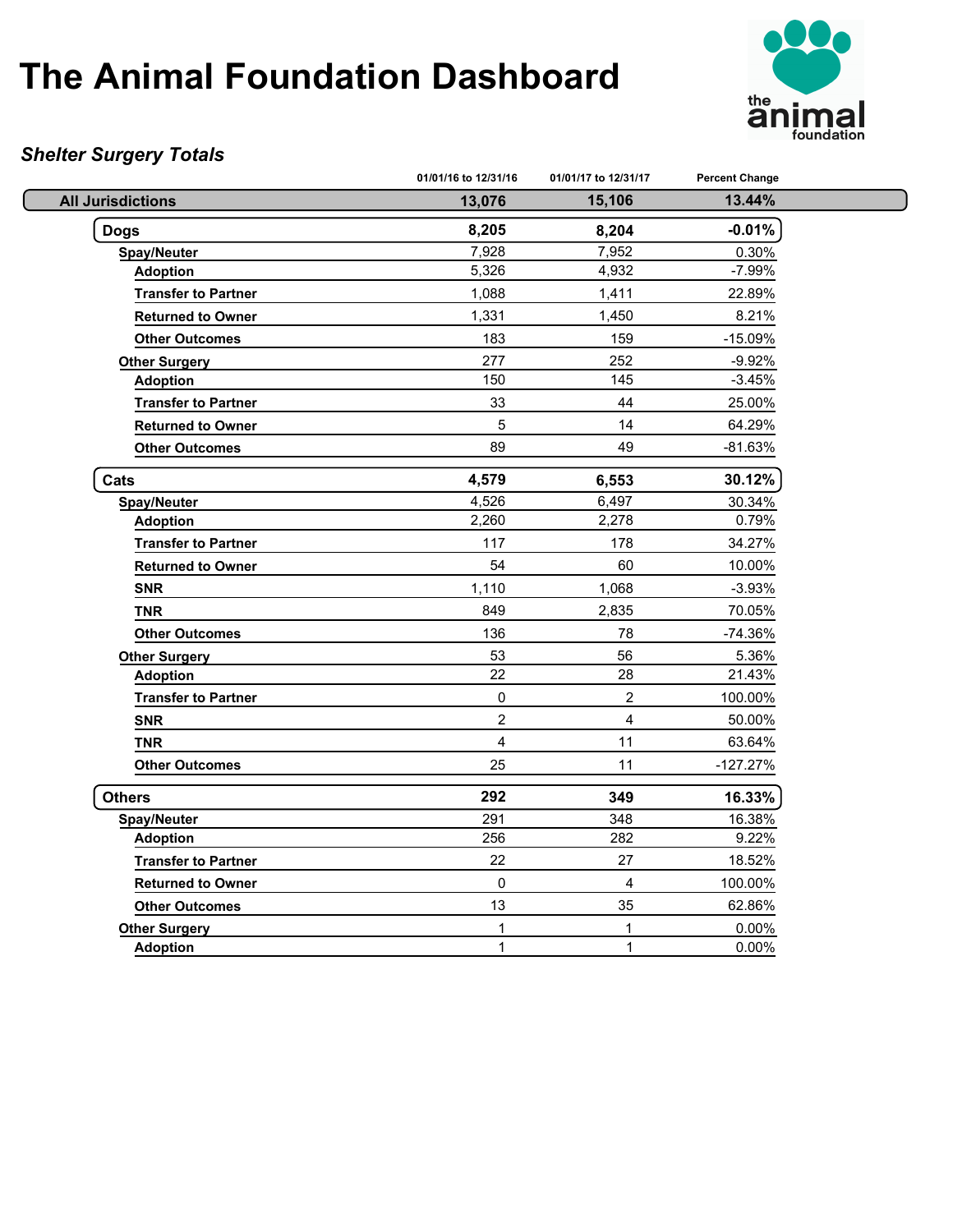

#### *Public Services*

|                                                                                                     | 01/01/16 to 12/31/16 | 01/01/17 to 12/31/17 | <b>Percent Change</b> |  |
|-----------------------------------------------------------------------------------------------------|----------------------|----------------------|-----------------------|--|
| <b>Dogs</b>                                                                                         | 14,540               | 15,412               | 6.00%                 |  |
| <b>Owner Requested Euthanasia</b>                                                                   | 1,756                | 1,822                | 3.76%                 |  |
| <b>Public S/N Clinic - Microchips Implanted</b>                                                     | 672                  | 1,065                | 58.48%                |  |
| <b>Public S/N Clinic - Surgeries</b>                                                                | 1,865                | 2,260                | 21.18%                |  |
| <b>Public S/N Clinic - Animals Vaccinated</b>                                                       | 1,102                | 1,420                | 28.86%                |  |
| <b>Bordetella</b>                                                                                   | 1,027                | 1,338                | 30.28%                |  |
| <b>DAPPv</b>                                                                                        | 977                  | 1,305                | 33.57%                |  |
| Deworming                                                                                           | 116                  | 229                  | 97.41%                |  |
| <b>K9 H3N8</b>                                                                                      | 13                   | $\Omega$             | $-100.00\%$           |  |
| <b>Rabies</b>                                                                                       | 836                  | 1,162                | 39.00%                |  |
| Vaccine Clinic - Microchips Implanted                                                               | 1,296                | 1,506                | 16.20%                |  |
| Vaccine Clinic - Animals Vaccinated                                                                 | 11,139               | 11,727               | 5.28%                 |  |
| <b>Bordetella</b>                                                                                   | 10,665               | 11,104               | 4.12%                 |  |
| <b>DAPPv</b>                                                                                        | 12,045               | 13,143               | 9.12%                 |  |
| Deworming                                                                                           | 6,166                | 6,844                | 11.00%                |  |
| <b>K9 H3N8</b>                                                                                      | 115                  | 1                    | $-99.13%$             |  |
| Parvo                                                                                               | 637                  | 1                    | -99.84%               |  |
| <b>Rabies</b>                                                                                       | 7,277                | 7,746                | 6.44%                 |  |
| Cats                                                                                                | 2,279                | 2,616                | 14.79%                |  |
| <b>Owner Requested Euthanasia</b>                                                                   | 585                  | 586                  | 0.17%                 |  |
| Public S/N Clinic - Feline Testing - Cats Tested                                                    | 12                   | 19                   | 58.33%                |  |
| <b>Public S/N Clinic - Microchips Implanted</b>                                                     | 201                  | 314                  | 56.22%                |  |
| <b>Public S/N Clinic - Surgeries</b>                                                                | 583                  | 788                  | 35.16%                |  |
| <b>Public S/N Clinic - Animals Vaccinated</b>                                                       | 476                  | 646                  | 35.71%                |  |
| <b>Deworming</b>                                                                                    | 42                   | 87                   | 107.14%               |  |
| <b>FeLV</b>                                                                                         | 254                  | 204                  | $-19.69%$             |  |
| <b>FRCPC</b>                                                                                        | 57                   | 626                  | 998.25%               |  |
| <b>FVRCP</b>                                                                                        | 400                  | 0                    | $-100.00\%$           |  |
| <b>Rabies</b>                                                                                       | 438                  | 600                  | 36.99%                |  |
| Vaccine Clinic - Microchips Implanted                                                               | 133                  | 170                  | 27.82%                |  |
| Vaccine Clinic - Animals Vaccinated                                                                 | 1,161                | 1,305                | 12.40%                |  |
| Deworming                                                                                           | 310                  | 435                  | 40.32%                |  |
| FeLV                                                                                                | 484                  | 391                  | $-19.21%$             |  |
| <b>FRCPC</b>                                                                                        | 1,113                | 1,248                | 12.13%                |  |
| <b>Rabies</b>                                                                                       | 814                  | 927                  | 13.88%                |  |
| <b>Others</b>                                                                                       | 40                   | 32                   | $-20.00%$             |  |
| <b>Owner Requested Euthanasia</b>                                                                   | 38                   | 31                   | $-18.42%$             |  |
| <b>Public S/N Clinic - Animals Vaccinated</b>                                                       | 1                    | 1                    | 0.00%                 |  |
| <b>Rabies</b>                                                                                       | 4                    | 0                    | $-100.00\%$           |  |
| Vaccine Clinic - Microchips Implanted                                                               | 1                    | 1                    | 0.00%                 |  |
| Vaccine Clinic - Animals Vaccinated                                                                 | $\overline{2}$       | $\mathbf{1}$         | -50.00%               |  |
| $\overline{2}$<br>$\mathbf 0$<br>$-100.00\%$<br>Deworming<br>32<br>18<br>$-43.75%$<br><b>Rabies</b> |                      |                      |                       |  |
|                                                                                                     |                      |                      |                       |  |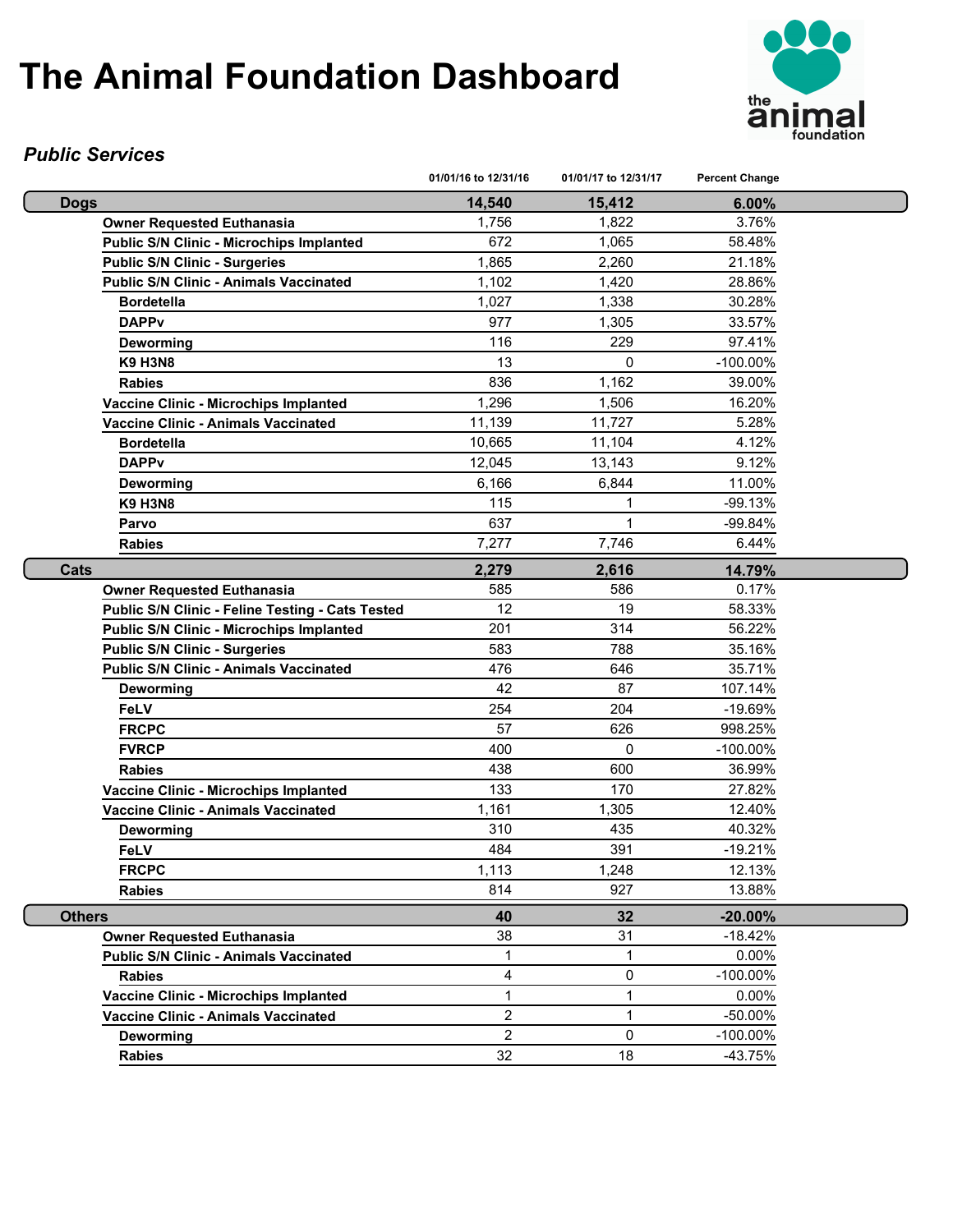

### *Current Inventory as of 01/23/2018 19:15*

| <b>All Jurisdictions</b> | 1,004          |  |
|--------------------------|----------------|--|
| Cats                     | 204            |  |
| <b>BUNGALOWS</b>         | 30             |  |
| <b>EAC</b>               | $\overline{2}$ |  |
| <b>FOSTER</b>            | 50             |  |
| <b>LIED</b>              | 91             |  |
| <b>OFFSITE</b>           | 7              |  |
| <b>TENT</b>              | 24             |  |
| <b>Dogs</b>              | 488            |  |
| <b>BUNGALOWS</b>         | <u>188</u>     |  |
| <b>EAC</b>               | $\overline{2}$ |  |
| <b>FOSTER</b>            | 57             |  |
| <b>LIED</b>              | 211            |  |
| <b>OFFSITE</b>           | 18             |  |
| <b>WVC</b>               | 12             |  |
| <b>Others</b>            | 312            |  |
| <b>BUNGALOWS</b>         | 110            |  |
| <b>EAC</b>               | 6              |  |
| <b>FOSTER</b>            | 18             |  |
| <b>LIED</b>              | 127            |  |
| <b>OFFSITE</b>           | 33             |  |
| <b>TENT</b>              | 18             |  |
|                          |                |  |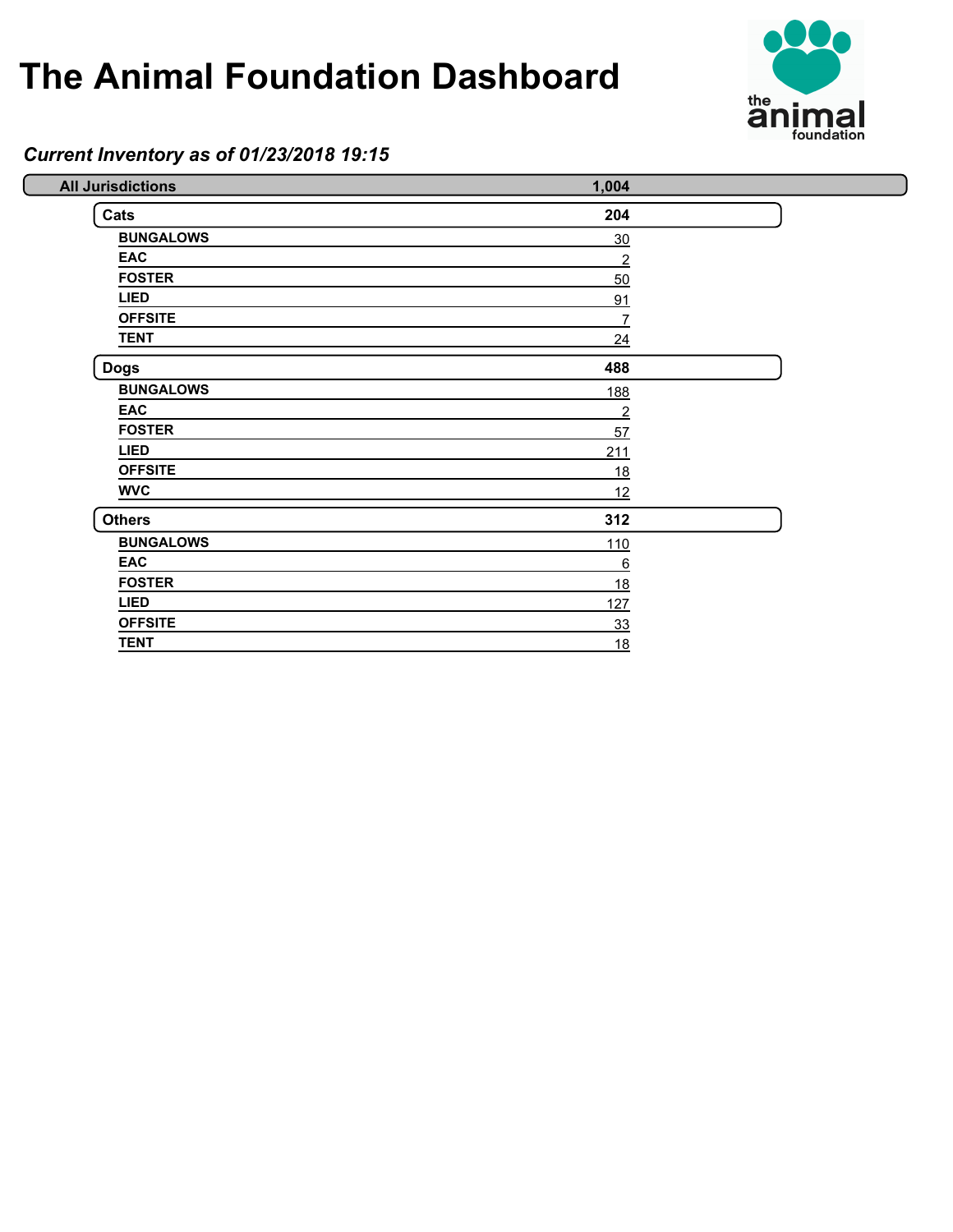

### *Dog Intakes, Positive Placements, and Euthanasias*



*Cat Intakes, Positive Placements, and Euthanasias*



*Dogs And Cats Intakes, Positive Placements, and Euthanasias*



*Other Intakes, Positive Placements, and Euthanasias*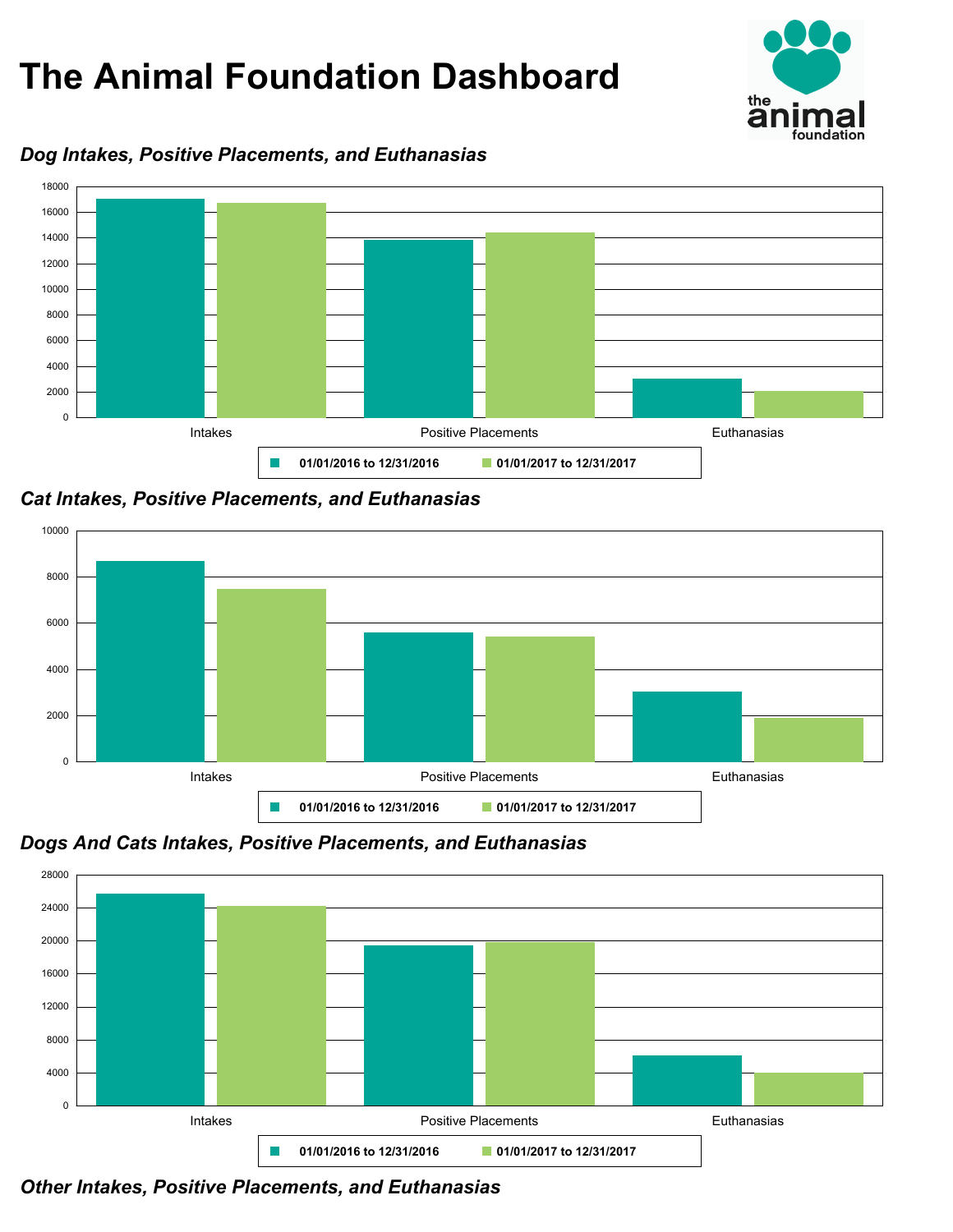